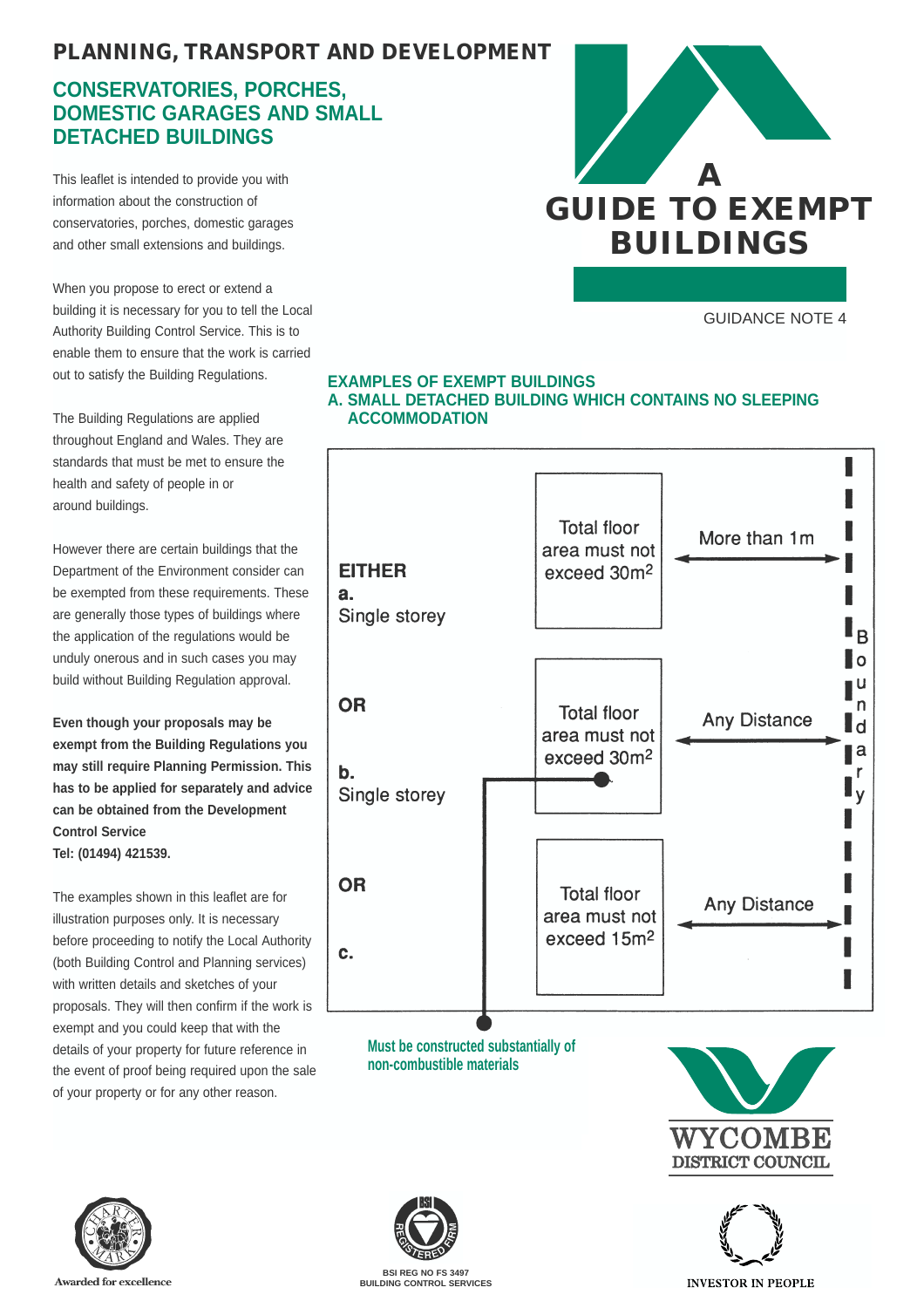## **B. EXTENSIONS**

e.g. certain porches, conservatories, carports etc.

## **1. PORCHES**



In order to be exempt your porch extension must satisfy the following criteria:-

- a. Must be at ground floor level only.
- b. Internal floor area must not exceed 30m<sup>2</sup>
- c. Must not be used for any other purposes (e.g. Toilets or living/sleeping accommodation).
- d. Existing external entrance doors and/or windows must be retained
- e. Must comply with Building Regulation N. (Glazing safety in relation to impact, opening and cleaning)

## **2. CARPORTS**



In order to be exempt your carport must satisfy the following criteria:-

- a. Must be at ground floor level only.
- b. Internal floor area must not exceed 30m<sup>2</sup>
- c. The carport must be open on at least two sides.

# **3. CONSERVATORY**



In order to be exempt your conservatory extension must satisfy the following criteria:

- a. Must be at ground floor level only.
- b. Internal floor area must not exceed 30m<sup>2.</sup>
- c. Must not be used for any other purposes (e.g. Kitchen or living/sleeping accommodation).
- d. Existing external entrance doors and/or windows must be retained
- e. Must comply with Building Regulation N. (Glazing safety in relation to impact, opening and cleaning)
- f. Must not be forming or increasing opening from existing building

# **4. COVERED YARD OR COVERED WAY**



In order to be exempt your covered way must satisfy the following criteria:

- a. Must be at ground floor level only
- b. Internal floor area must not exceed 30m<sup>2</sup>
- c. Must not be used for any other purposes (e.g. Toilets or living/sleeping accommodation).
- d. Existing external entrance doors and/or windows must be retained.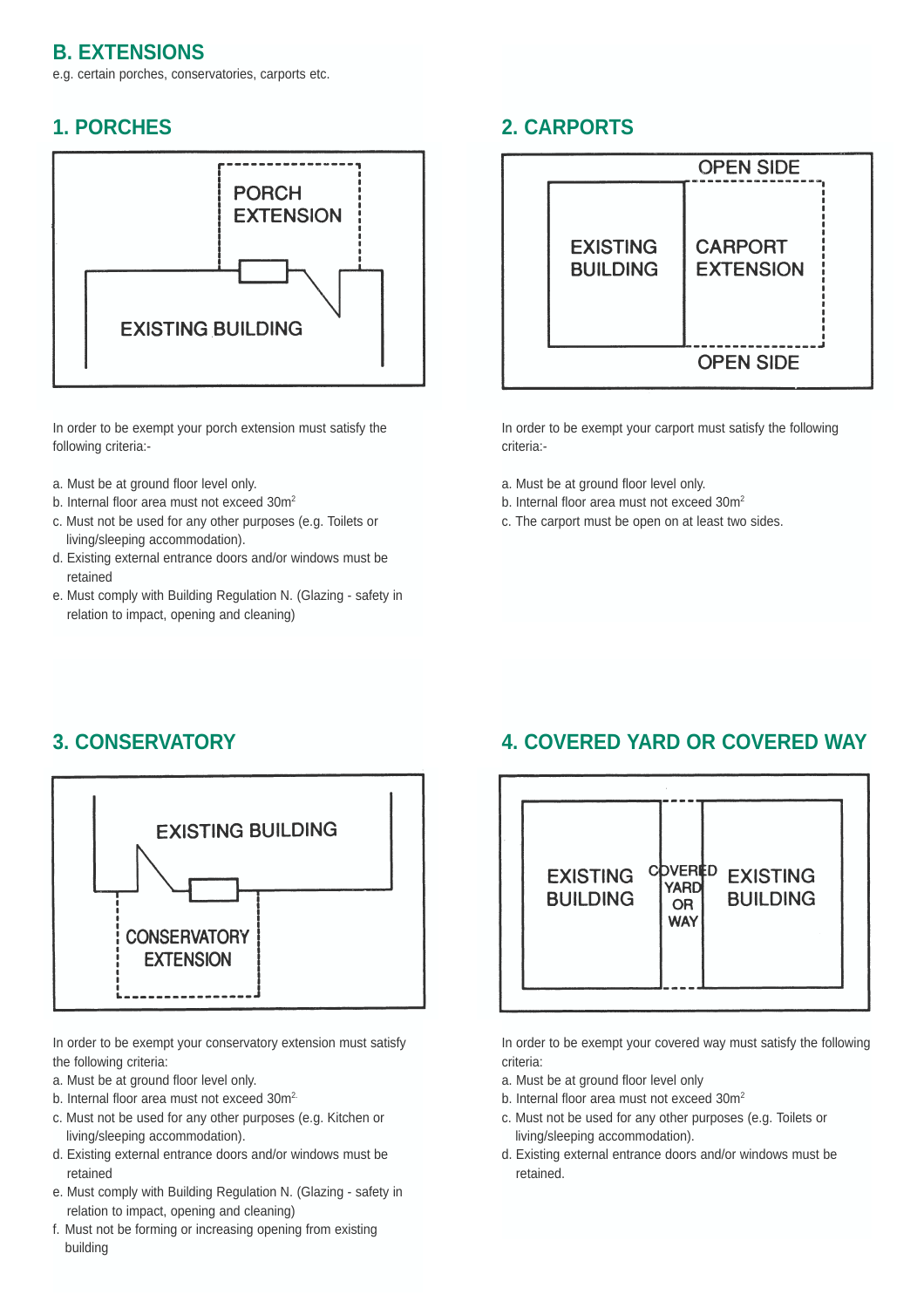## **GLAZING AND MATERIALS PROTECTION**

### **ALL SHADED AREAS REQUIRE SAFETY GLAZING OR SHIELDING**







## **C. EXTENSIONS OR ALTERATIONS TO AN EXISTING EXEMPT BUILDING**



e.g. garages, sheds, greenhouses